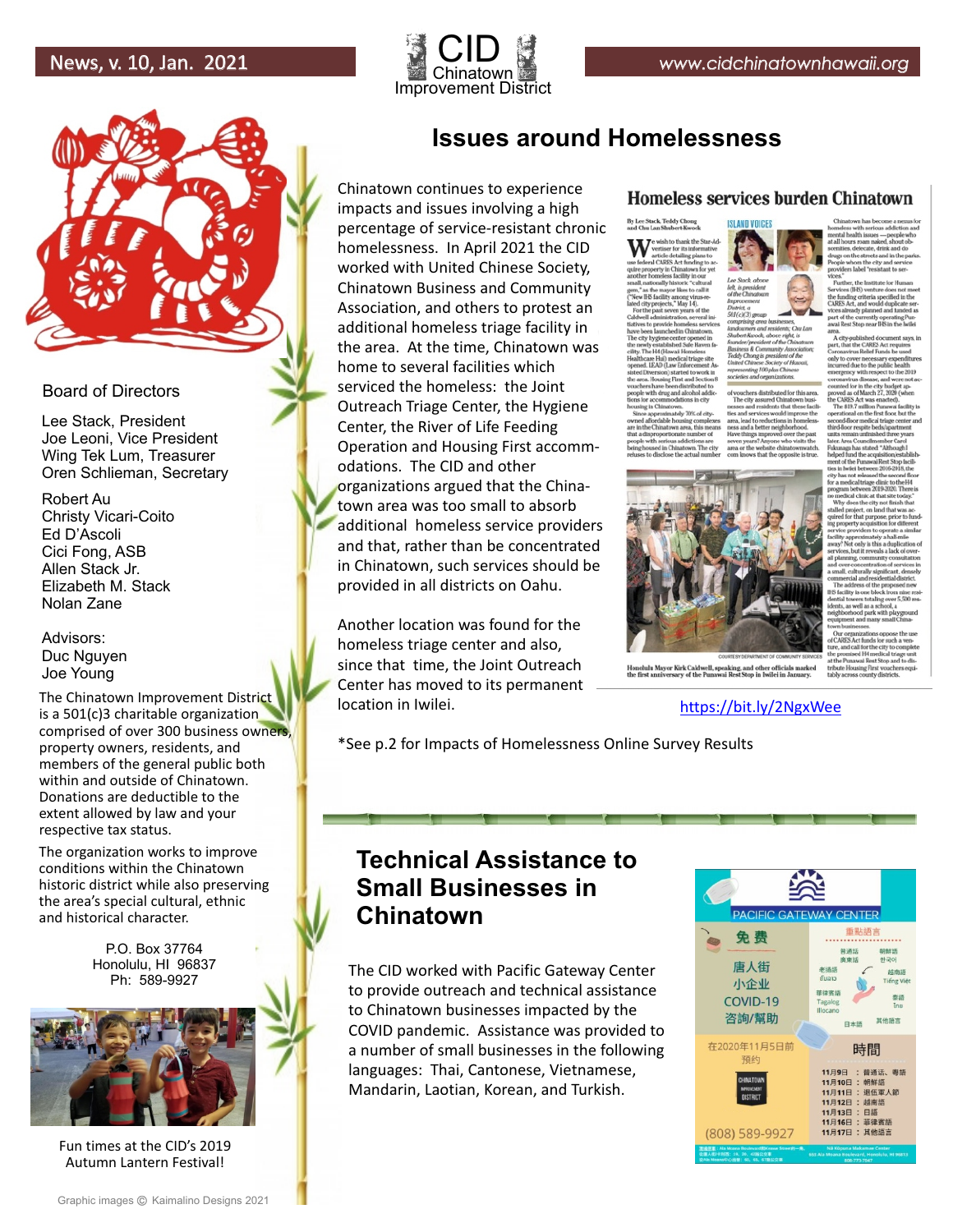

# **Survey on Impacts of Homelessness Security Patrols**

In September of 2020, the CID assisted with creating and distributing a survey to study the impacts of homelessness on businesses and customers in the Chinatown area.

The survey ran for three days in early September with responses from 98 businesses as well as over150 customers. The graphs accompanying this article reflect only the opinions of people who filled out the survey online. The online survey results are published on the CID website under Resources & News Articles (<u>Https://bit.ly/3aX3wFV</u>)

An in-person survey was also conducted on the ground in the area and the combined results are available on the Chinatownwatch.com website under: resources. Neighborhood board reports, September 2020.

### Question 1. I am a

 Business owner in Chinatown Customer who shops and dines in Chinatown



Business owner in Chinatown Customer who shops and dine Chinatown

The CID community patrols have been operating during the COVID pandemic and were supported during part of the year by the remainder of a 2019 grant from Hawaii Tourism & Lodging Authority.

At this point, the program is largely self-sustaining and relies on the participation and contributions of owners and businesses throughout the Chinatown area.

In addition to the CID patrols, the City has contracted with private guard services to arrange for patrols adjacent to City owned properties in the Hotel & Maunakea Street areas. The CID has participated in meetings and efforts to provide feedback and suggestions on best practices for successful implementation of the City-funded guard services program.

Question 2. As a business owner in Chinatown

- a. Homelessness in Chinatown has no effect on my business (3%)
- b. Homelessness in Chinatown helps my business (1.5%)
- c. Homelessness in Chinatown hurts my business (95.5%)



## www.cidchinatownhawaii.org